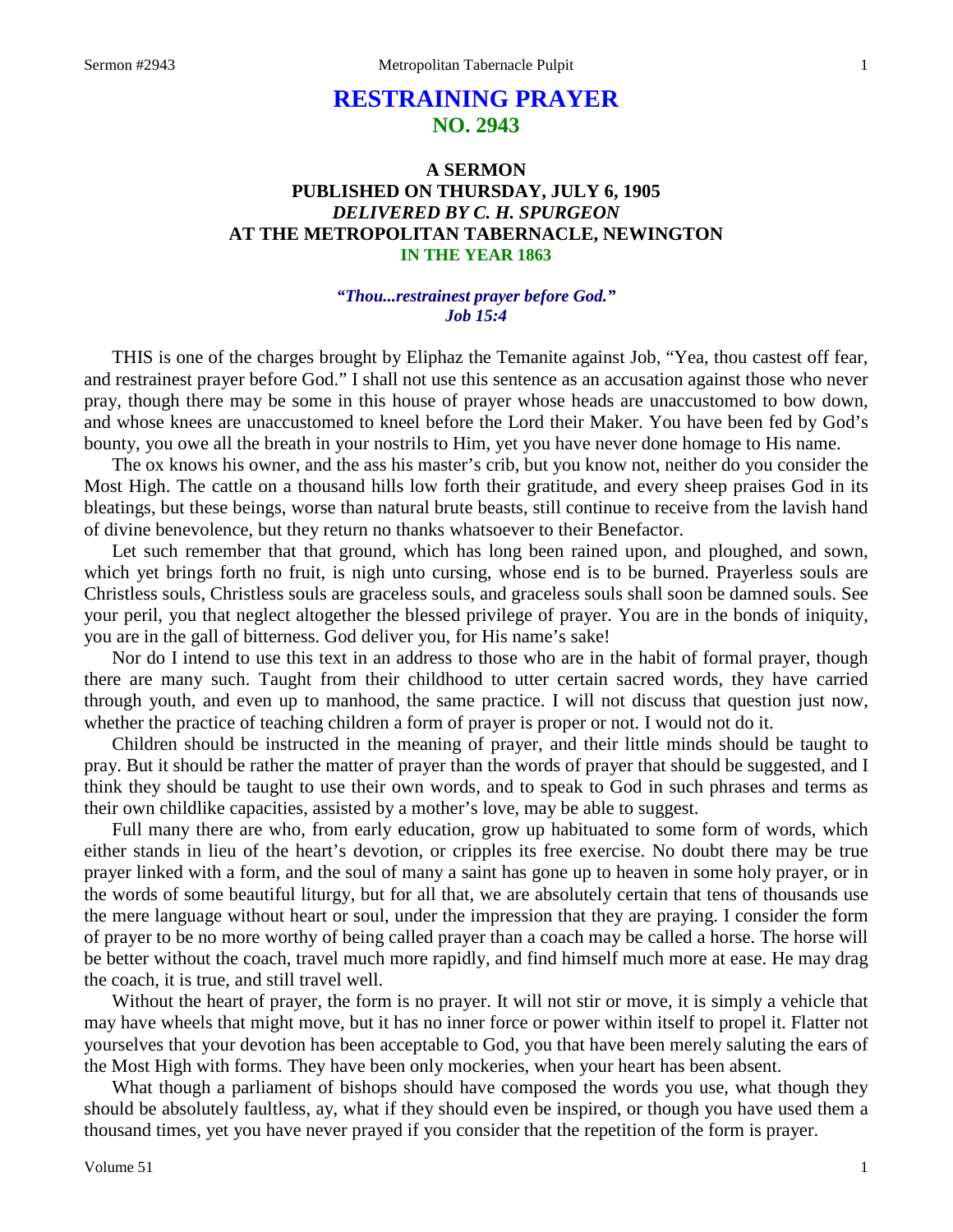No! There is more than the chatter of the tongue in genuine supplication, more than the repetition of words in truly drawing near to God. Take care lest, with the form of godliness, you neglect the power, and go down to the pit, having a lie in your right hand, but not the truth in your heart.

What I do intend, however, is to address this text to the true people of God, who understand the sacred art of prayer, and are prevalent therein, but who, to their own sorrow and shame, must confess that they have restrained prayer. If there is no other person in this congregation to whom the preacher will speak personally, he feels shamefully conscious that he will have to speak very plainly to himself.

We know that our prayers are heard. We are certain—it is not a question with us—that there is an efficacy in the divine office of intercession, and yet (oh, how we should blush when we make the confession!) we must acknowledge that we do restrain prayer. Now, inasmuch as we speak to those who grieve and repent that they should so have done, we shall use but little sharpness, but we shall try to use much plainness of speech. Let us see how and in what respect we have restrained prayer.

**I.** Do you not think, dear friends, that we often restrain prayer IN THE FEWNESS OF THE OCCASIONS THAT WE SET APART FOR SUPPLICATION?

From hoary tradition and modern precedents, we have come to believe that the morning should be opened with the offering of prayer, and that the day should be shut in with the nightly sacrifice. We do ill if we neglect those two sessions of prayer. Do you not think that often, in the morning, we rise so near to the time of labor, when duty calls us to our daily avocation, that we hurry through the usual exercises with unseemly haste, instead of diligently seeking the Lord, and earnestly calling upon His name?

And even at night, when we are very weary and jaded, it is just possible that our prayer is uttered somewhere between sleeping and waking. Is not this restraining prayer? And throughout the three hundred and sixty-five days of the year, if we continue thus to pray, and this is all, how small an amount of true supplication will have gone up to heaven!

I trust there are none here present, who profess to be followers of Christ, who do not also practice prayer in their families. We may have no positive commandment for it, but we believe that it is as much in accord with the genius and spirit of the Gospel, and that it is so commended by the example of the saints, that the neglect thereof is a strange inconsistency.

Now, how often this family worship is conducted in a slovenly manner! An inconvenient hour is fixed, and a knock at the door, a ring at the bell, the call of a customer, may hurry the believer from his knees to go and attend to his worldly concerns. Of course, many excuses might be offered, but the fact would still remain that in this way we often restrain prayer.

And then, when you come up to the house of God—I hope you do not come up to this Tabernacle without prayer—yet I fear we do not all pray as we should, even when in the place dedicated to God's worship. There should always be a devout prayer lifted up to heaven as soon as you enter the place where you would meet with God.

What a preparation is often made to appear in the assembly! Some of you get here half an hour before the service commences. If there were no talking, if each one of you looked into the Bible, or if the time was spent in silent supplication, what a cloud of holy incense would go smoking up to heaven!

I think it would be comely for you and profitable for us if, as soon as the minister enters the pulpit, you engaged yourself to plead with God for him. For me, I may especially say it is desirable. I claim it at your hands above every other man. With this overwhelming congregation, and with the terrible responsibility of so numerous a church, and with the word spoken here published within a few hours, and disseminated over the country, scattered throughout all Europe, nay, to the very ends of the earth, I may well ask you to lift up your hearts in supplication that the words spoken may be those of truth and soberness, directed of the Holy Spirit, and made mighty through God, like arrows shot from His own bow, to find a target in the hearts that He means to bless.

And in going home, with what earnestness should we ask the Master to let what we have heard live in our hearts! We lose very much of the effects of our Sabbaths through not pleading with God on the Saturday night for a blessing upon the day of rest, and through not also pleading at the end of the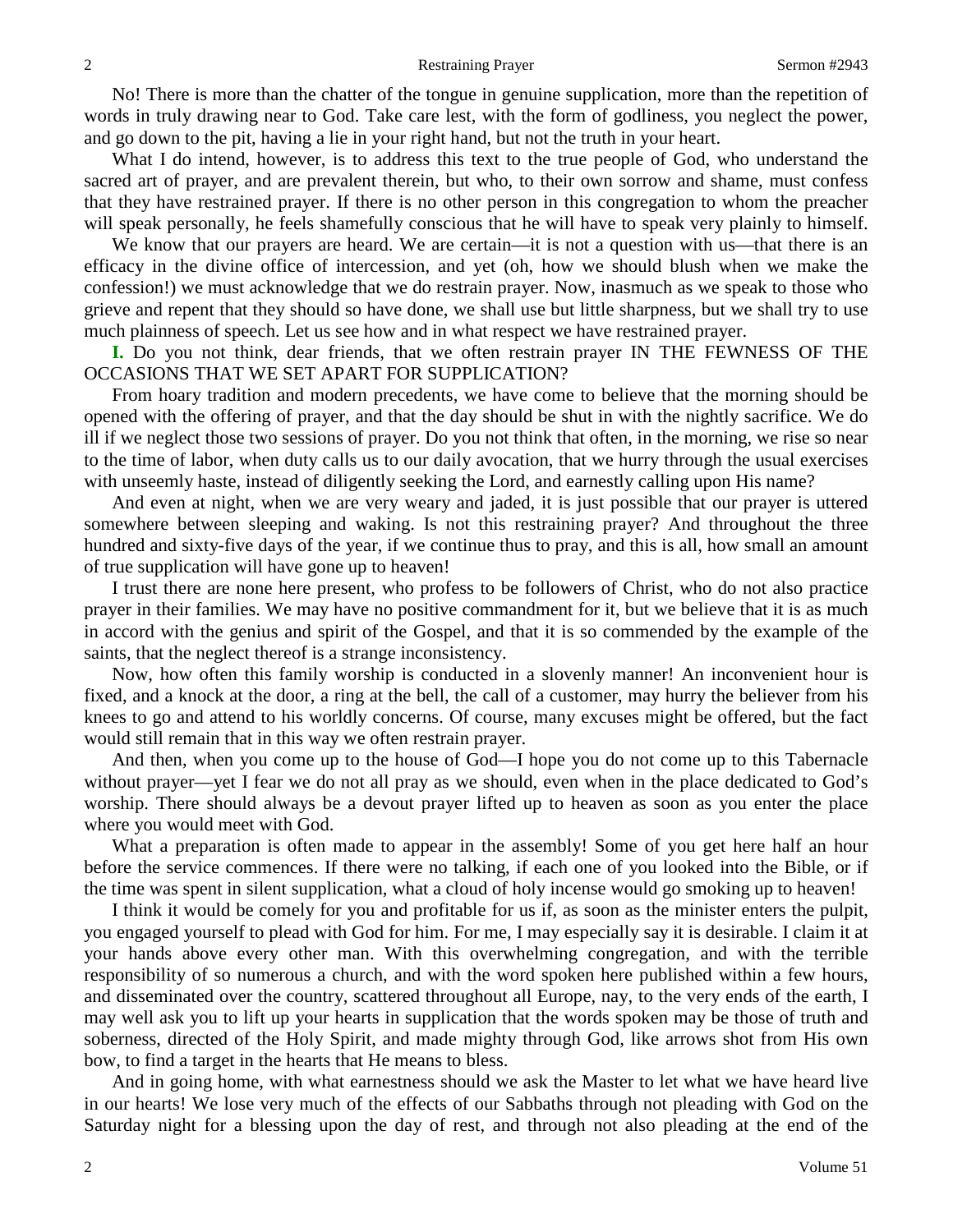#### Sermon 2943 **Restraining Prayer** 3

Sunday, beseeching Him to make that which we have heard abide in our memories, and appear in our actions.

We have restrained prayer, I fear, in the fewness of the occasions. Indeed, brethren, every day of the week, and every part of the day, should be an occasion for prayer. Cries such as these, "Oh, would that!" "Lord, save me!" "Help me!" "More light, Lord!" "Teach me!" "Guide me!" and a thousand such, should be constantly going up from our hearts to the throne of God.

You may enjoy a refreshing solitude, if you please, in the midst of crowded Cheapside, or contrariwise, you may have your head in the whirl of a busy crowd when you have retired to your closet. It is not so much where we are as in what state our heart is. Let the regular seasons for devotion be constantly attended to. These things ought you to have done, but let your heart be habitually in a state of prayer. You must not leave this undone. Oh, that we prayed more, that we set apart more time for it!

Good Bishop Farrar had an idea in his head which he carried out. Being a man of some substance, and having some twenty-four persons in his household, he divided the day, and there was always some person engaged either in holy song or else in devout supplication through the whole of the twenty-four hours. Never was there a moment when the censor ceased to smoke, or the altar was without its sacrifice. Happy shall it be for us when, day without night, we shall circle the throne of God rejoicing. But till then, let us emulate the ceaseless praise of seraphs before the throne, continually drawing near unto God, and making supplication and thanksgiving.

**II.** But to proceed to a second remark, dear friends, I think it will be very clear, upon a little reflection, that we constantly restrain prayer BY NOT HAVING OUR HEARTS IN A PROPER STATE WHEN WE COME TO ITS EXERCISE.

We rush into prayer too often. We would think it necessary, if we were to address the Queen that our petition should be prepared, but often we dash before the throne of God as though it were but some common house of call, without even having a thought in our minds of what we are going for. Now, just let me suggest some few things which I think should always be subjects of meditation before our season of prayer, and I think, if you confess that you have not thought of these things, you will also be obliged to acknowledge that you have restrained prayer.

We should, *before prayer*, *meditate upon Him to whom it is to be addressed*. Let our thoughts be directed to the living and true God. Let me remember that He is omnipotent, then I shall ask large things. Let me remember that He is very tender and full of compassion, then I shall ask little things and be minute in my supplication. Let me remember the greatness of His covenant, then I shall come very boldly.

Let me remember also that His faithfulness is like the great mountains, that His promises are sure to all the seed, then I shall ask very confidently, for I shall be persuaded that He will do as He has said. Let me fill my soul with the reflection of the greatness of His majesty, then I shall be struck with awe, with the equal greatness of His love, then I shall be filled with delight. We would pray better than we do if we meditated more, before prayer, upon the God whom we address in our supplications.

Then, let me *meditate also upon the way through which my prayer is offered.* Let my soul behold the blood sprinkled on the mercy seat. Before I venture to draw near to God, let me go to Gethsemane, and see the Savior as He prays. Let me stand in holy vision at the foot of Calvary, and see His body rent, that the veil which parted my soul from all access to God might be rent too, that I might come close to my Father, even to His feet.

O dear friends, I am sure, if we thought about the way of access in prayer, we should be more mighty in it, and our neglect of so doing has led us to restrain prayer.

And yet again *ought I not, before prayer, to be duly conscious of my many sins?* Oh! when I hear men pray cold, careless prayers, surely they forget that they are sinners, or else, abjuring gaudy words and flowing periods, they would smite upon their breast with the cry, "God be merciful to me a sinner." They would come to the point at once, with force and fervency. "I, black, unclean, defiled, condemned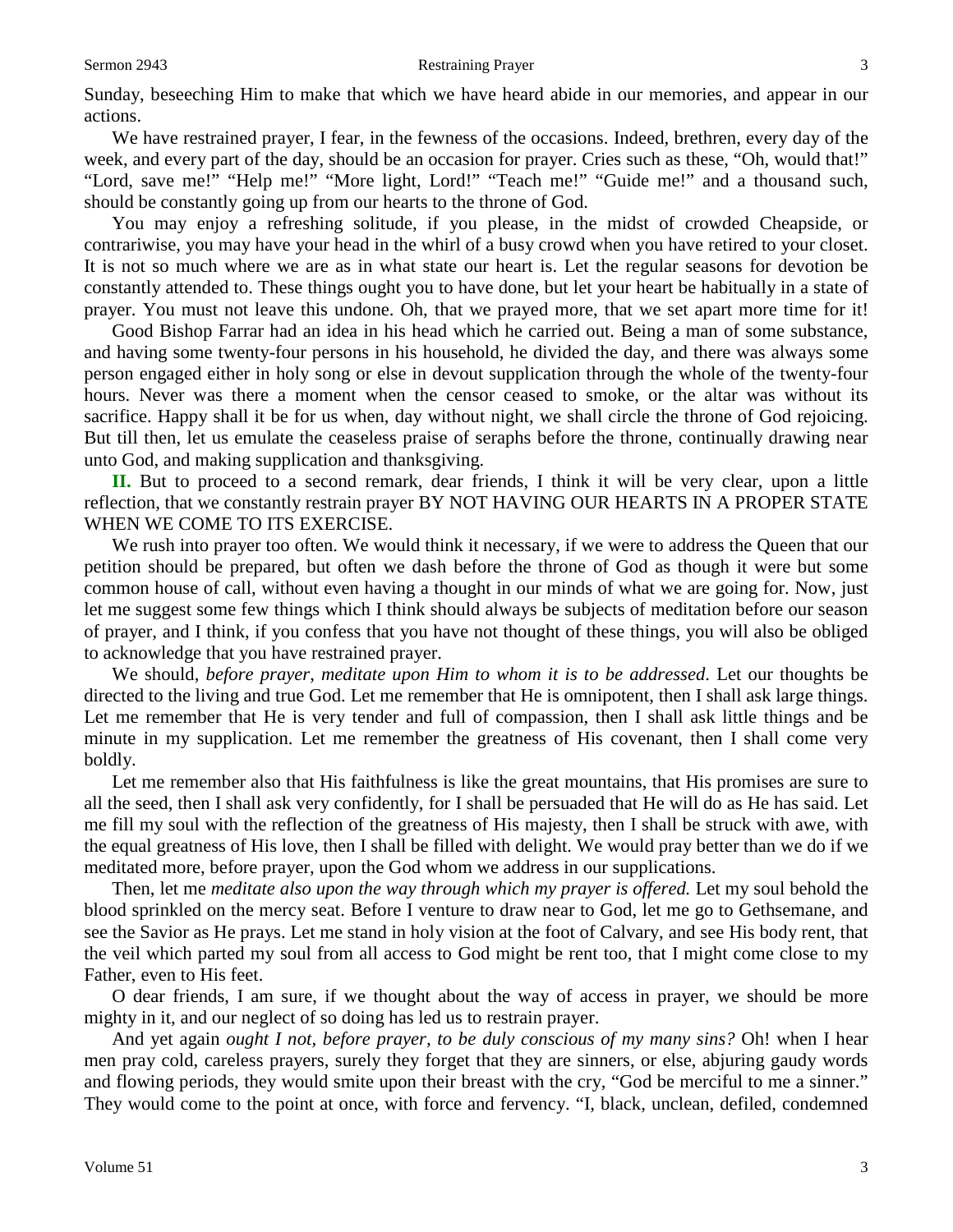by the law, make my appeal unto You, O God!" What prostration of spirit, what zeal, what fervor, what earnestness, and then, consequently, what prevalence would there be if we were duly sensible of our sin!

If we can add to this *a little meditation upon what our needs are,* how much better we would pray! We often fail in prayer because we come without an errand, not having thought of what our necessities are, but if we have reckoned up that we need pardon, justification, sanctification, preservation—that, besides the blessings of this life, we need that our decaying graces should be revived, that such-and-such a temptation should be removed, and that through such-and-such a trial we should be carried, and prove more than conquerors, then, coming with an errand we should speed before the Most High.

But we bring to the altar bowls that have no bottom, and if the treasure should be put in them, it would fall through. We do not know what we want, and therefore we ask not for what we really need. We affect to lay our necessities before the Lord, without having duly considered how great our necessities are. See yourself as an abject bankrupt, weak, sick, dying, and this will make you plead. See your necessities to be deep as the ocean, broad as the expanse of heaven, and this will make you cry.

There will be no restraining of prayer, beloved, when we have got a due sense of our soul's poverty, but because we think we are rich, and increased in goods, and have need of nothing, therefore it is that we restrain prayer before God.

How well it would be for us if, *before prayer, we would meditate upon the past with regard to all the mercies we have had during the day,* what courage that would give us to ask for more! The deliverances we have experienced through our life, how boldly should we plead to be delivered yet again! He that has been with me in six troubles will not forsake me in the seventh. Do but remember how you did pass through the fires, and was not burnt, and that you should be confident that the flame will not kindle upon you now. Christian, remember how, when you passed through the rivers aforetime, God was with you. And surely you may plead with Him to deliver you from the flood that now threatens to inundate you.

Think of the past ages too, of what He did of old, where He brought His people out of Egypt, and of all the mighty deeds which He has done, are they not written in the book of the wars of the Lord? Plead all these, and say unto Him in your supplications, "O You that are a God that hears prayer, hear me now, and send me an answer of peace!" I think, without needing to point that arrow, you can see which way I would shoot. Because we do not come to the throne of grace in a proper state of supplication, therefore it is that too often we restrain prayer before God.

**III.** Now, thirdly, it is not to be denied, by a man who is conscious of his own error, that IN THE DUTY OF PRAYER ITSELF, WE ARE TOO OFTEN STRAITENED IN OUR OWN HEART AND SO RESTRAIN PRAYER.

Prayer has been differently divided by different authors. We might roughly say that prayer consists, first, of *invocation:* "Our Father, which art in heaven." We begin by stating the title and our own apprehension of the glory and majesty of the Person whom we address. Do you not think, dear friends, that we fail here and restrain prayer here? Oh! how we ought to sound forth His praises!

I think, on the Sabbath, it is always the minister's special duty to bring out the titles of THE ALMIGHTY ONE, such as "King of kings, and Lord of lords!" He is not to be addressed in common terms. How should we endeavor, as we search the Scripture through, to find those mighty phrases which the ancient saints were accustomed to apply to JEHOVAH!

And how should we make His temple ring with His glory and make our closet full of that holy adoration with which prayer must always be linked! I think the rebuking angel might often say, "You think that the Lord is such a one as yourself, and you talk not to Him as to the God of the whole earth, but as though He were a man, you do address Him in slighting and unseemly terms." Let all our invocations come more deeply from our soul's reverence to the Most High, and let us address Him, not in high-sounding words of fleshly homage, but still in words which set forth our awe and our reverence while they express His majesty and the glory of His holiness.

From invocation we usually go to *confession* and how often do we fail here! In your closet, are you in the habit of confessing your real sins to God? Do you not find, brethren, a tendency to acknowledge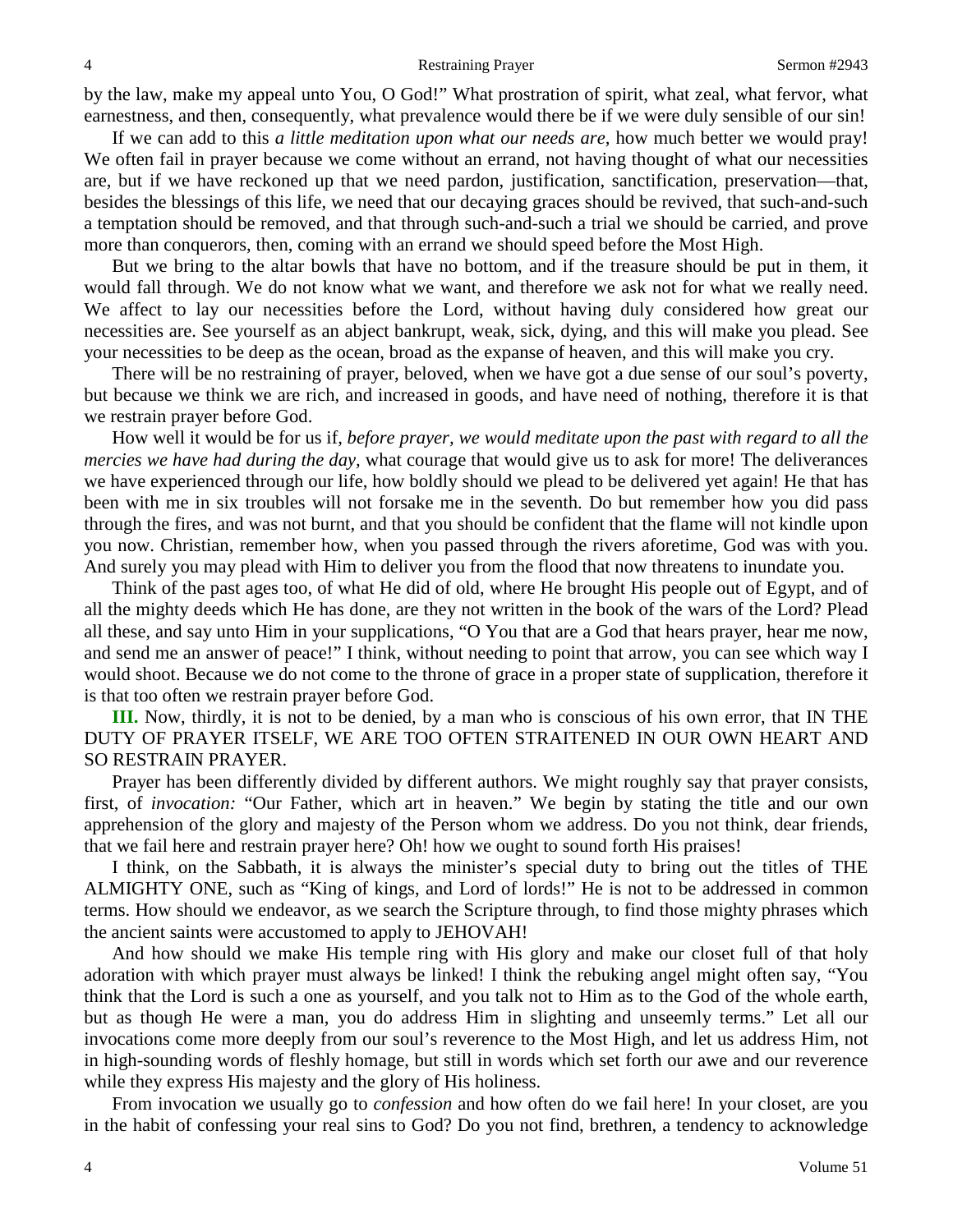that sin which is common to all men, but not that which is certainly peculiar to you? We are all Sauls in our way, we want the best of the cattle and the sheep, those favorite sins, those Agag sins. It is not so easy to hew them in pieces before the Lord.

The right-eye sin, happy is that Christian who has learned to pluck it out by confession. The righthand sin, he is blessed and well-taught who aims the axe at that sin and cuts it from him. But no, we say that we have sinned—we are willing to use the terms of any general confession that any church may publish, but to say, "Lord, You know that I love the world and the things of the world. I am covetous." Or to say, "Lord, You know I was envious of So-and-so, because he shone brighter than I did at such and-such a public meeting. Lord, I was jealous of such-and-such a member of the church, because I evidently saw that he was preferred before me."

And for the husband to confess before God that he has been overbearing, that he has spoken rashly to a child. For a wife to acknowledge that she has been willful, that she has had a fault—this would be *letting out* prayer. But the hiding of these things is *restraining* prayer, and we shall surely come under that charge of having restrained prayer unless we make our private confessions of sin very explicit, coming to the point.

I have thought, in teaching children in the Sabbath-school, we should not so much talk about sin in general as the sins in which children most commonly indulge, such as little thefts, naughty tempers, disobedience to parents. These are the things that children should confess. Men in the dawn of their manhood should confess those ripening evil imaginations, those lustful things that rise in the heart. While the man in business should ever make this a point, to see most to the sins which attack businessmen.

I have no doubt that I might be very easily led, in my confession, to look to all the offenses I may have committed against the laws of business, because I should not need to deal very harshly with myself there, for I do not have the temptations of these men, and I should not wonder if some of you merchants will find it very easy to examine yourselves according to a code that is proper to me, but not to you.

Let the workman pray to God as a workman and confess the sins common to his craft. Let the trader examine himself according to his standing, and let each man make his confession like the confessions of old, when everyone confessed apart—the mother apart and the daughter apart, the father apart and the son apart. Let each one thus make a clean breast of the matter, and I am sure there will not be so much need to say that we have restrained prayer before God.

As to the next part of prayer, which is *petition,* lamentably indeed do we all fail. We have not, because we ask not or because we ask amiss. We are ready enough to ask for deliverance from trial, but how often we forget to ask that it may be sanctified to us! We are quite ready to say, "Give us this day our daily bread," how often, however, do we fail to ask that He would give us the Bread which comes down from heaven, and enable us blessedly to feed upon His flesh and His blood!

Brethren, we come before God with little desires, and the desires we get have so little fervency in them, and when we get the fervency, we so often fail to get the faith which grasps the promise, and believes that God will give, that, in all these points, when we come to the matter of spreading our wants before God, we restrain prayer.

Oh, for the Luthers that can shake the gates of heaven by supplication! Oh, for men that can lay hold upon the golden knocker of heaven's gate, and make it ring and ring again as if they meant it to be heard! Cold prayers court a denial. God hears by fire and the God that answers by fire, let Him be God. But there must be prayer in Elijah's heart first—fire in Elijah's heart first—before the fire will come down in answer to the prayer. Our fervency goes up to heaven, and then God's grace, which gave us the fervency, comes down and gives it the answer.

But you know, too, that all true prayer has in it *thanksgiving*. "Thine is the kingdom, and the power, and the glory, for ever and ever." What prayer is complete without the doxology? And here, too, we restrain prayer. We do not praise, and bless, and magnify the Lord as we should. If our hearts were more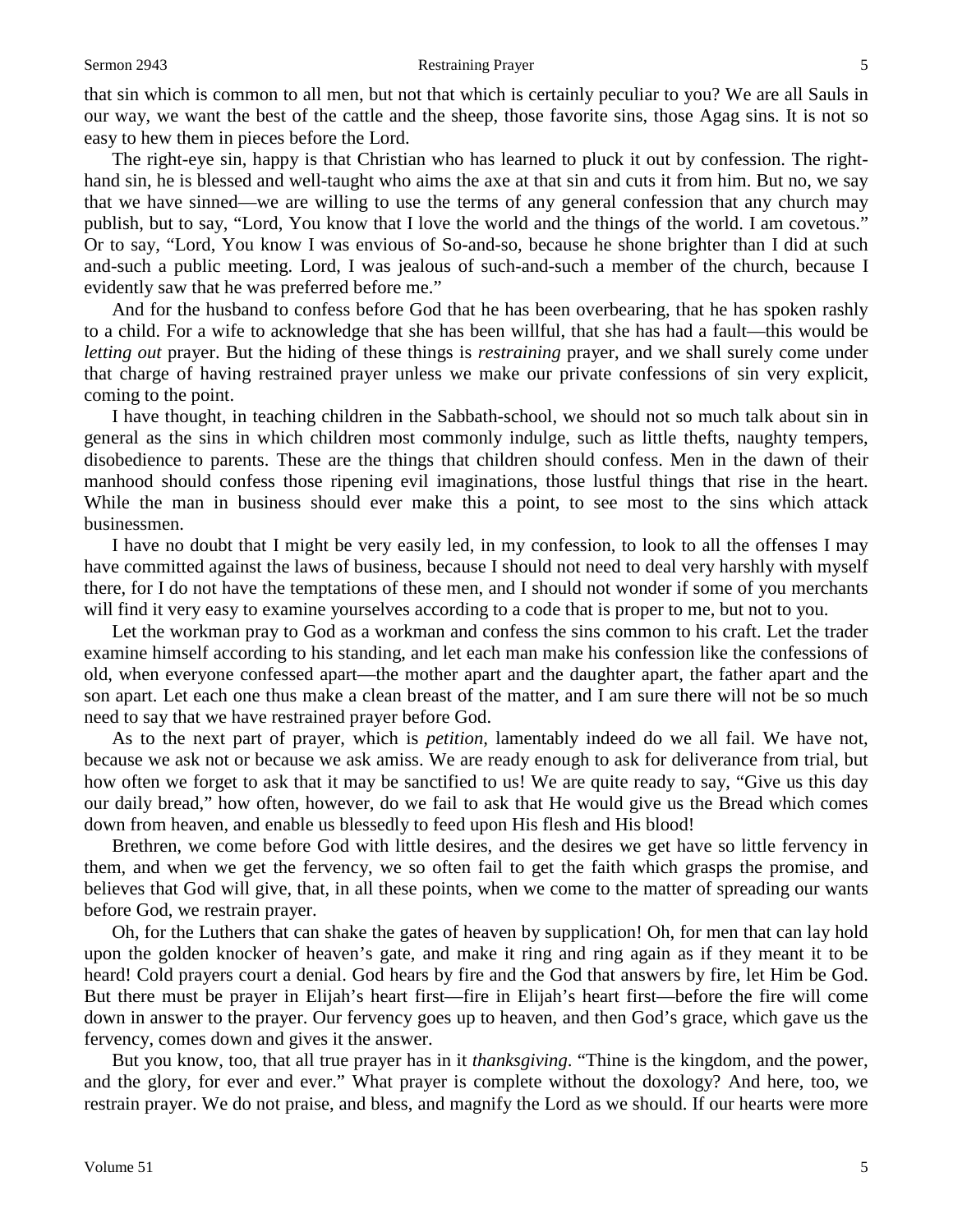full of gratitude, our expressions would be far more noble and comprehensive when we speak forth His praise.

I wish I could put this so plainly that every Christian might mourn on account of his sin and mend his ways. But indeed, it is only mine to speak. It is my Master's to open your eyes, to let you see, and to set you upon the solemnly important duty of self-examination. In this respect, I am sure even the prayers that you and I have offered today may well cry out against us, and say, "You have restrained prayer."

**IV.** Yet again, I fear we must all join in acknowledging A SERIOUS FAULT WITH REGARD TO THE AFTER-PART OF OUR PRAYERS. When prayer is done, do you not think we very much restrain it?

For, *after prayer, we often go into the world immediately*. That may be absolutely necessary, but we go there and leave behind us what we ought to carry with us. When we have got into a good frame in prayer, we should consider that this is like the meat which the angel gave to Elijah that he might go on his forty day's journey in its strength.

Have we felt heavenly-minded? Yet, the moment we cross the threshold, and get into the family or business, where is the heavenly mind? Oh, to get real prayer, inwrought prayer—not the surface prayer, as though it were a sort of sacred masquerading after all—to have it inside, in the warp and woof of our being, till prayer becomes a part of ourselves. Then, brethren, we have not restrained it.

We get hot in our closets—when I say "we," oh, how few can say as much as that!—but still, we get hot in our closets and go out into the world, into the draughts of its temptations, without wrapping ourselves about with promises, and we catch well-nigh our death of cold. Oh, to carry that heat and fervor with us!

You know that as you carry a bar of hot iron along, how soon it begins to return to its common ordinary appearance and the heat is gone. How hot, then, we ought to make ourselves in prayer, that we may burn the longer, and how, all day long, we ought to keep thrusting the iron into the fire again, so that, when it ceases to glow, it may go into the hot embers once more, and the flame may glow upon it, and we may once again be brought into a vehement heat. But we are not careful enough to keep up the grace, and seek to nurture and to cherish the young child, which God seems to give in the morning into our hands that we may nurse it for Him.

Old Master Dyer speaks of locking up his heart by prayer in the morning and giving Christ the key. I am afraid we do the opposite—we lock up our hearts in the morning, and give the devil the key, and think that he will be honest enough not to rob us. Ah! It is in bad hands when it is trusted with him, and he keeps filching all day long the precious things that were in the safe, until at night it is quite empty and needs to be filled over again. Would God that we put the key in Christ's hands, by looking up to Him all the day!

I think, too, that *after prayer, we often fail in unbelief*. We do not expect God to hear us. If God were to hear some of you, you would be more surprised than with the greatest novelty that could occur. We ask blessings, but do not think of having them. When you and I were children, and had a little piece of garden, we sowed some seed one day, and the next morning, before breakfast, we went to see if they were up. And the next day, seeing that no appearance of the green blade could be discovered, we began to move the dirt to look for our seeds.

Ah! We were children then. I wish we were children now, with regard to our prayers. We should go out, the next morning, to see if they had begun to sprout, and disturb the ground a bit to look after our prayers, for fear they should have miscarried. Do you believe God hears prayer?

I saw, the other day, in a newspaper, a little sketch concerning myself, in which the author, who is evidently very friendly, gives a much better description of me than I deserve. But he offers me one rather pointed rebuke. I was preaching at the time in a tent and only part of the people were covered. It began to rain just before prayer, and one petition was, "O Lord, be pleased to grant us favorable weather for this service and command the clouds that they rain not upon this assembly!"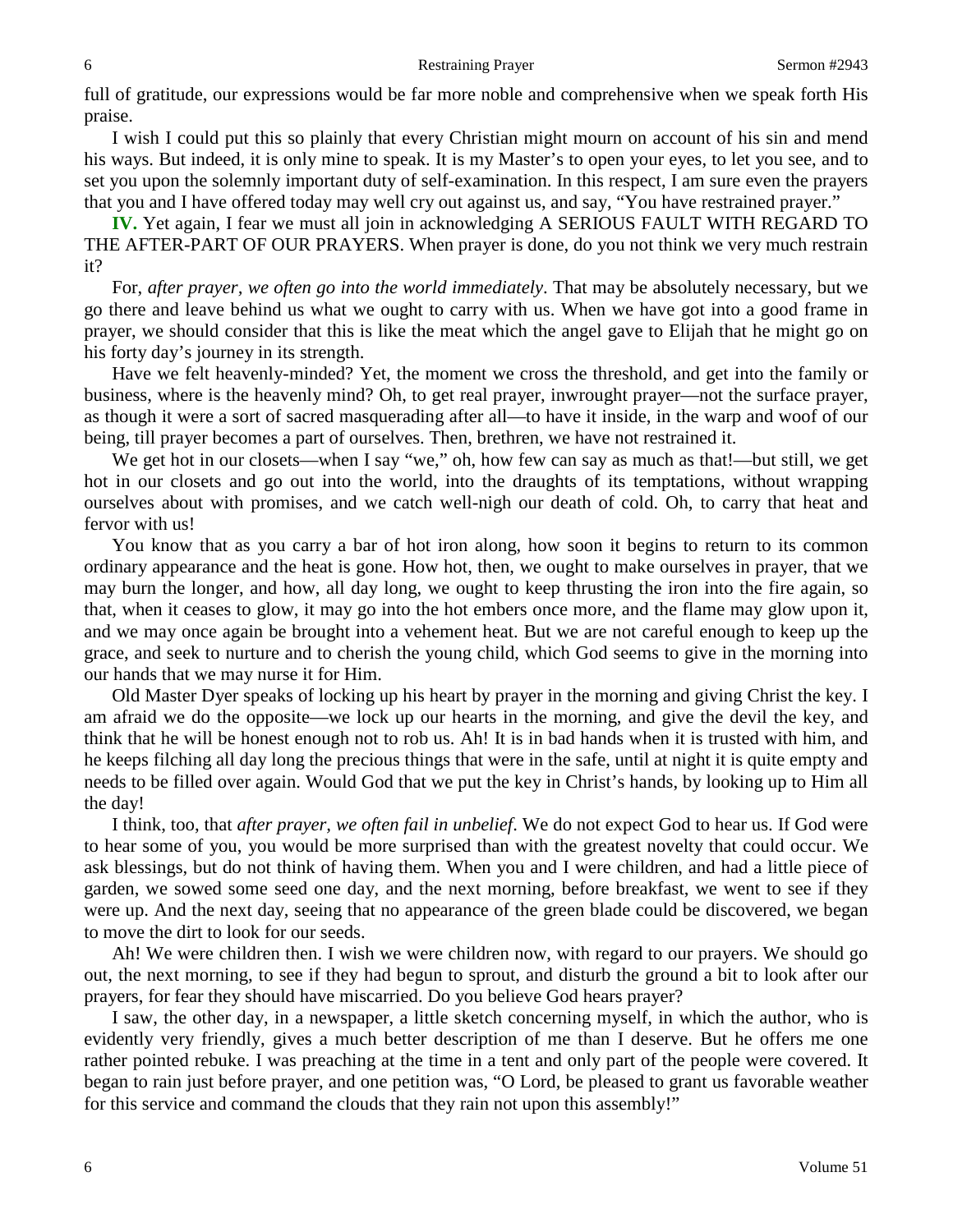#### Sermon 2943 **Restraining Prayer** 7

Now he thought this very preposterous. To say the least, it was rash, if not blasphemous. He admits that it did not rain a drop after it. Still, of course, he did not infer that God heard and answered the prayer. If I had asked for a rain of grace, it would have been quite credible that God would send that, but when I ask Him not to send a temporal rain, that is fanaticism. To think that God meddles with the clouds at the wish of a man, or that He may answer us in temporal things, is pronounced absurd. I bless God, however, that I fully believe the absurdity, preposterous as it may appear.

I know that God hears prayer in temporal things. I know it by as clear a demonstration as ever any proposition in Euclid was solved. I know it by abundant facts and incidents which my own life has revealed. God does hear prayer. The majority of people do not think that He does. At least, if He does, they suppose that it is in some high, clerical, mysterious, unknown sense. As to ordinary things ever happening as the result of prayer, they account it a delusion.

"The Bank of Faith!" How many have said it is a bank of nonsense, and yet there are many who have been able to say, "We could write as good a book as Huntington's 'Bank of Faith,' that would be no more believed than Huntington's Bank was, though it might be even more true."

We restrain prayer, I am sure, by not believing our God. We ask a favor, which, if granted, we should attribute to accident rather than ascribe it to grace, and we do not receive it. Then the next time we come, of course we cannot pray, because unbelief has cut the sinews of prayer and left us powerless before the throne.

You are a professor of religion. After you have been to a party of ungodly people, can you pray? You are a merchant and profess to be a follower of Christ. When you engage in a hazardous speculation, and you know you ought not, can you pray? Or when you have had a heavy loss in business, and repine against God, and will not say, "The LORD gave, and the LORD hath taken away; blessed be the name of the LORD," can you pray? Pity the man who can sin and pray, too.

In a certain sense, Brooks was right when he said, "Praying will make you leave off sinning or else sin will make you leave off praying." Of course, that is not meant in the absolute sense of the term, but as to certain sins, especially gross sins—and some of the sins to which God's people are liable are gross sins—I am certain they cannot come before their Father's face with the confidence they had before, after having been rolling in the mire or wandering in By-Path Meadow.

Look at your own child. He meets you in the morning with a smiling face, so pleased. He asks what he likes of you and you give it to him. Now he has been doing wrong, he knows he has, and you have frowned upon him, you have chastened him. How does he come now? He may come because he is a child, and with tears in his eyes, because he is a penitent, but he cannot ask with the power he once had.

Look at a king's favorite. As long as he feels that he is in the king's favor, he will take up your suit and plead for you. Ask him tomorrow whether he will do you a good turn, and he says, "No, I am out of favor. I don't feel as if I could speak now." A Christian is not out of covenant favor, but he may be experientially under a cloud. He loses the light of God's countenance and then he feels he cannot plead, his prayers become weak and feeble.

Take heed unto yourselves and consider your ways. The path of declension is very abrupt in some parts. We may go on gradually declining in prayer till faith grows weak, and love cold, and patience is exhausted. We may go on for years, and maintain a consistent profession, but all of a sudden, the road which had long been descending at a gradual incline may come to a precipice, and we may fall, and that when we little think of it. We may have ruined our reputation, blasted our comfort, destroyed our usefulness, and we may have to go to our graves with a sword in our bones because of sin.

Stop while you may, believer. Stop, and guard against the temptation. I charge you, by the trials you must meet with, by the temptations that surround you, by the corruptions that are within, by the assaults that come from hell, and by the trials that come from heaven, "Watch and pray, lest ye enter into temptation."

To the members of this church I speak especially. What has God wrought for us! When we were a few people, what intense agony of prayer we had! We have had prayer meetings in Park Street that have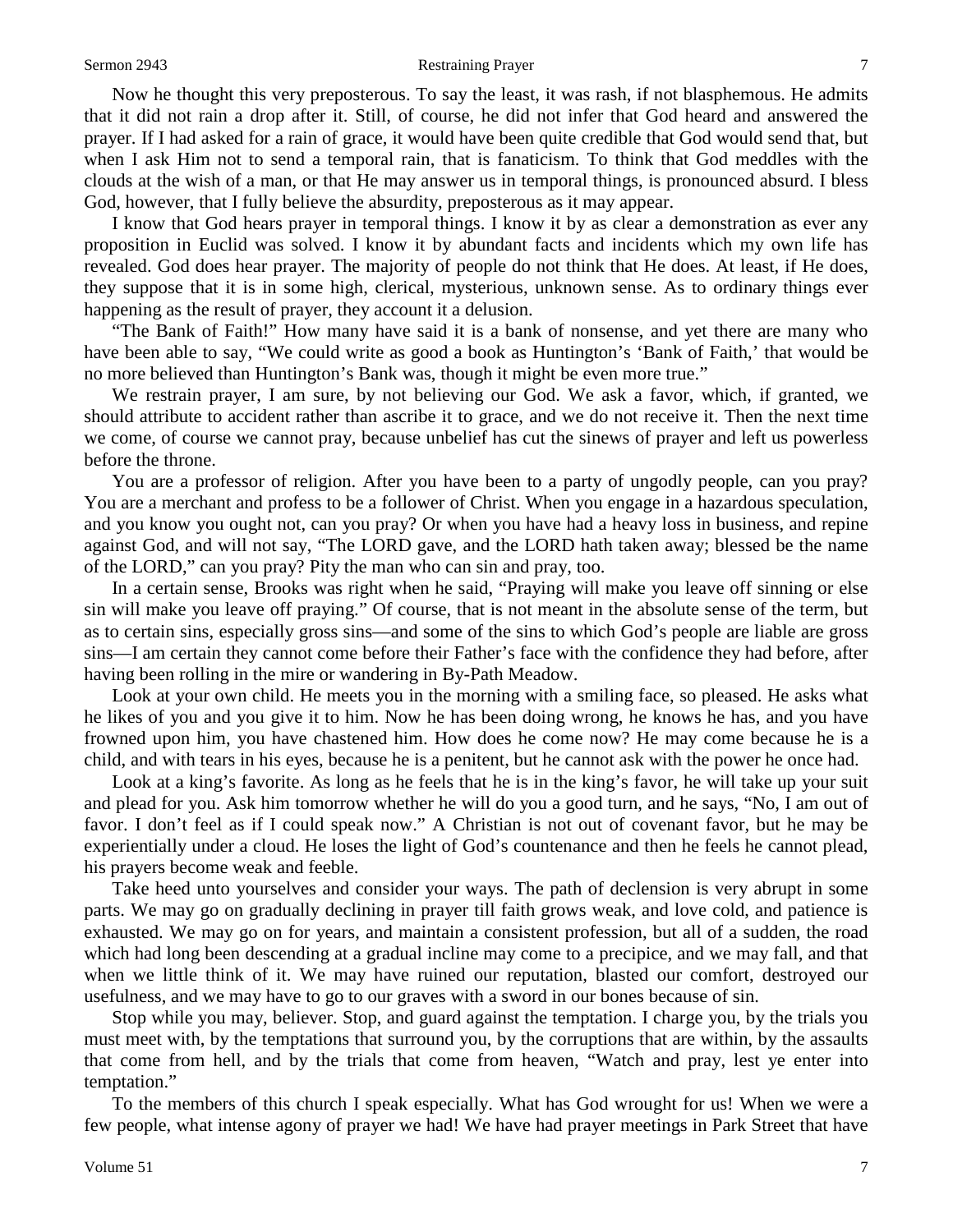moved our souls. Every man seemed like a crusader besieging Jerusalem, each man determined to storm the Celestial City by the might of intercession. And the blessings came upon us, so that we had not room to receive it.

The hallowed cloud rests o'er us still, the holy drops still fall. Will you now cease from intercession? At the borders of the promised land, will you turn back to the wilderness, when God is with us, and the standard of a King is in the midst of our armies? Will you now fail in the day of trial? Who knows but you have come to the kingdom for such a time as this? Who knows but that He will preserve in the land a small company of poor people who fear God intensely, hold the faith earnestly, and love God vehemently, that infidelity may be driven from the high places of the earth, that Naphtali again may be a people made triumphant in the high places of the field? God of heaven, grant this!

Oh, let us restrain prayer no longer! You that have never prayed, may you be taught to pray! "God be merciful to me a sinner," uttered from your heart, with your eye upon the cross, will bring you a gracious answer, and you shall go on your way rejoicing, for,

> *"When God inclines the heart to pray, He hath an ear to hear; To Him there's music in a groan, And beauty in a tear."*

#### **EXPOSITION BY C. H. SPURGEON**

### *1 JOHN 2*

**1 John Chapter 2. Verses 1-4.** *My little children, these things write I unto you, that ye sin not. And if any man sin, we have an advocate with the Father, Jesus Christ the righteous: and he is the propitiation for our sins: and not for ours only, but also for the sins of the whole world. And hereby we do know that we know him, if we keep his commandments. He that saith, I know him, and keepeth not his commandments, is a liar, and the truth is not in him.* 

Holy living is the sure fruit and proof of anyone being in Christ. Where it is not manifest, the profession of being in Christ is a lie.

**5.** *But whoso keepeth his word, in him verily is the love of God perfected: hereby know we that we are in him.*

Note the gradation: we know Him, we are in Him, we know that we are in Him.

**6.** *He that saith he abideth in him ought himself also so to walk even as he walked.* 

Abiding in Christ helps us to live as Christ lived, not, as one well observes, that we can walk on the water as Christ walked upon it, but that we can walk in our daily life even as He did, because we abide in Him.

**7.** *Brethren, I write no new commandment unto you, but an old commandment which ye had from the beginning. The old commandment is the word which ye have heard from the beginning.* 

The old commandment is the word which we have heard from the beginning, yet it is always fresh and new.

**8-10.** *Again, a new commandment I write unto you, which thing is true in him and in you: because the darkness is past, and the true light now shineth. He that saith he is in the light, and hateth his brother, is in darkness even until now. He that loveth his brother abideth in the light, and there is none occasion of stumbling in him.* 

Love is the great and sure way of abiding in the light, abiding in Christ.

**11-14.** *But he that hateth his brother is in darkness, and walketh in darkness, and knoweth not whither he goeth, because that darkness hath blinded his eyes. I write unto you, little children, because your sins are forgiven you for his name's sake. I write unto you, fathers, because ye have known him*